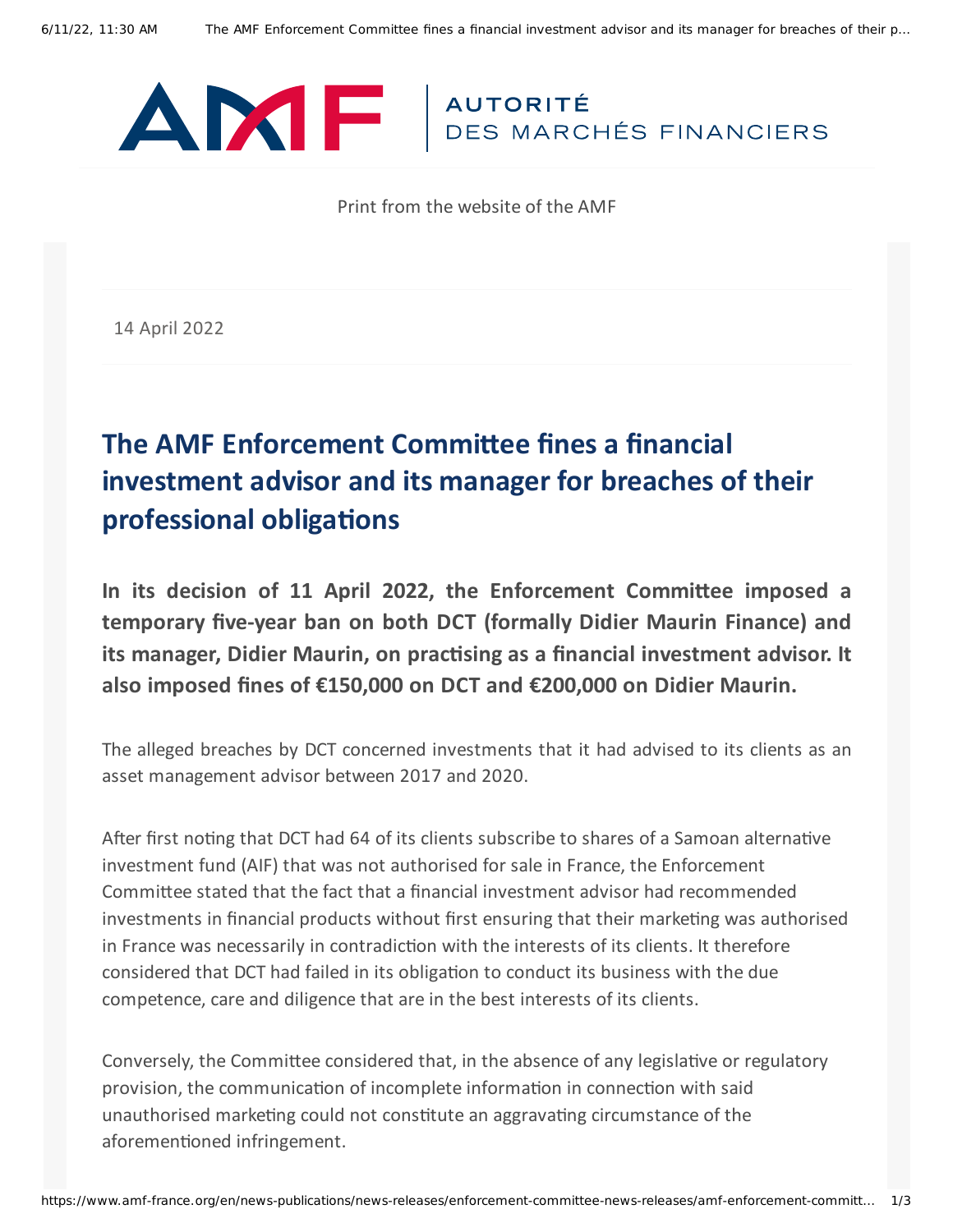6/11/22, 11:30 AM The AMF Enforcement Committee fines a financial investment advisor and its manager for breaches of their p…

The Committee then considered that DCT had failed to comply with its obligations to identify and manage conflicts of interest. Specifically, it noted that DCT did not have a conflict of interest register, that it had neither identified nor managed several conflict of interest situations and that it had therefore not complied with its obligation to implement an effective and operational procedure for identifying and managing conflicts of interest.

The Committee also considered that DCT had failed in its obligation of diligence and loyalty in cooperating with the investigation by refusing to provide it with various documents and information requested for the purposes of the investigation.

Lastly, the Committee considered that all these breaches were attributable to Didier Maurin in his capacity as manager of DCT at the time of the events.

An appeal may be lodged against this decision.

## About the Enforcement Committee

*The Enforcement Committee, which is made up of judges and professionals, has total freedom to make decisions. It can impose sanctions on any person or company whose practices contravene laws and regulations that fall within the jurisdiction of the AMF. It ratifies settlement agreements signed by the Secretary General and respondents. And it takes part in the AMF's educational efforts by clarifying financial regulations when explaining its decisions.*

AMF Communications<br>Directorate

+33 (0)1 5345 [6028](tel:+33153456028)

## ON THE SAME TOPIC

[Subscribe](https://www.amf-france.org/en/subscriptions-rss-feeds) to our alerts and RSS feeds